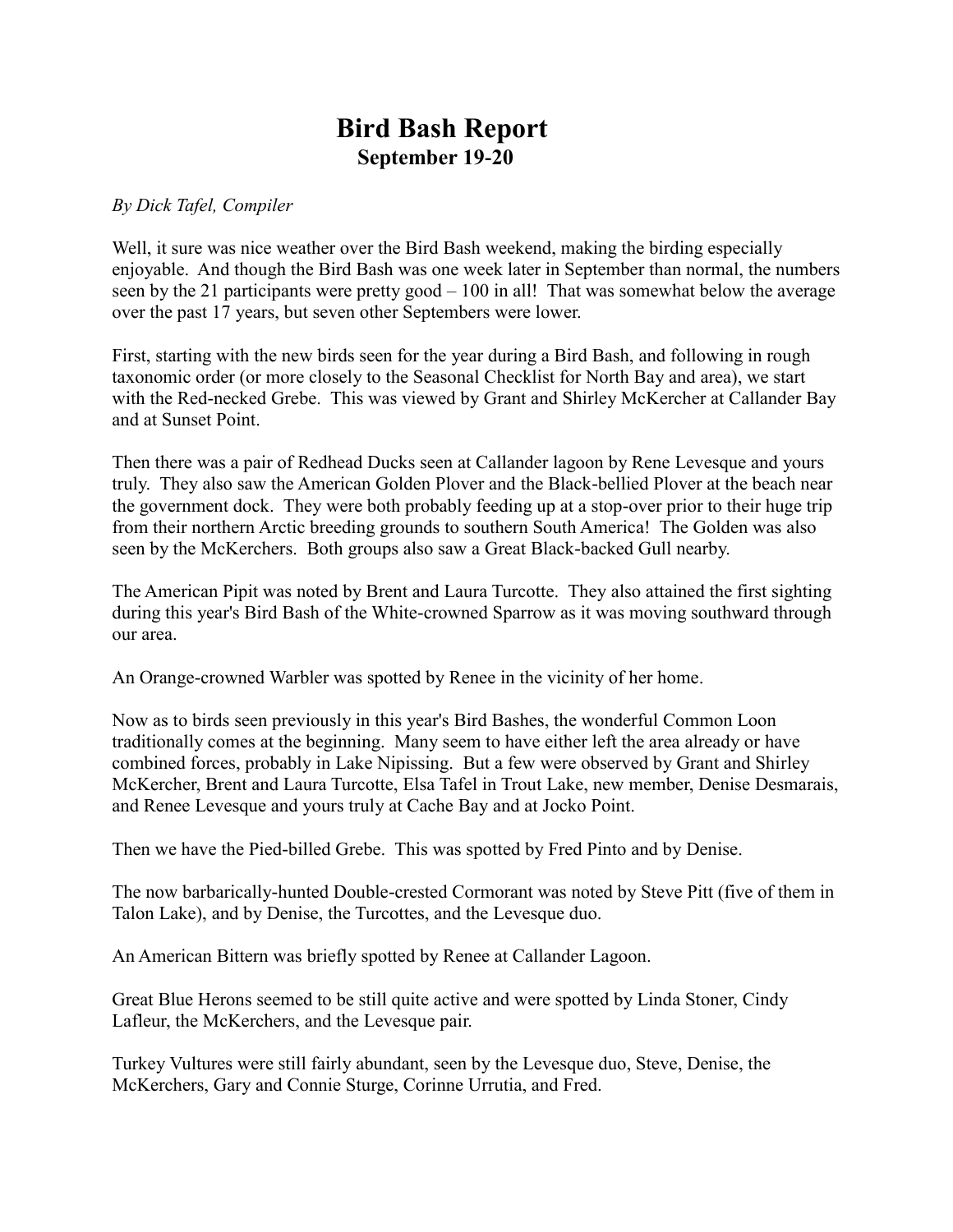Now as to Canada Geese – they were in huge numbers all over the place and seen by many.

No swans were spotted, but ducks were very numerous, especially "puddle ducks" in the lagoons, including Wood Ducks, Gadwall, American Wigeon, American Black Ducks, Mallards (the most numerous), Blue-winged and Green-winged Teals, Northern Pintail and Northern Shoveler, the latter two seen only by the McKerchers.

Diving ducks, including Ring-necks and Lesser Scaup , Bufflehead , Common Goldeneye, Hooded and Common Mergansers were also now about in greater numbers, the latter duck, however, being noted solely by the Sturges, Lloyd and Janet Sparks, and the Levesque duo.

We now get to the predators. Osprey were spotted solely by the Levesque duo and by Denise in Cache Bay. Both also noted Northern Harrier, as did Steve. A lingering Broad-winged Hawk was spotted by the Sturges. They also saw Bald Eagles, as did the Levesque duo, the Sparks, and Steve. American Kestrel were fairly common still, noted by the Levesque pair, the McKerchers, Denise, the Sparks, and the Sturges. The latter pair also noted Merlin, as did the McKerchers, and Mary Ann Kenrick. Exciting Peregrine Falcons, first ones since March, were identified by the Turcottes and by Denise.

Ruffed Grouse were spotted by Denise, the Sturges, the Sparks, Fred, Steve, Mary Young and the **Turcottes** 

Now to the Sandhill Cranes: Just a few years ago they were almost non-existent around here, but during this past weekend over 600 rather overwhelmed the Levesque duo at a field adjacent to Highway 64, south of Verner. And others were also spotted during the weekend by Fred and by Denise.

Only a few previously-seen shorebirds were noted – Greater Yellowlegs by Fred, Spotted Sandpipers by the Levesque pair, and a Solitary Sandpiper by the Turcottes.

As to gulls, there were certainly lots of Ring-billed Gulls about and Herring Gulls seemed to have increased in number since the last count. Bonapartes seem to have been missed!

Common Terns were discovered by the Turcottes, first since June.

Of course, Rock Pigeons were in as great a number as ever, while the Mourning Doves were noted by Mary Ann, the Sparks, Denise, Mary, the Levesque duo, Steve, the Sturges, and Linda.

Once again, no owls were observed.

A very late-staying Ruby-throated Hummingbird was still around the McKercher feeders.

Belted Kingfishers were watched by the Levesque pair, the McKerchers, and Denise.

As to woodpeckers, the Yellow-bellied Sapsucker was noted by Steve, Cindy, the Sturges, and John and Renee Levesque. Downys and Hairys were pretty widespread. Northern Flickers were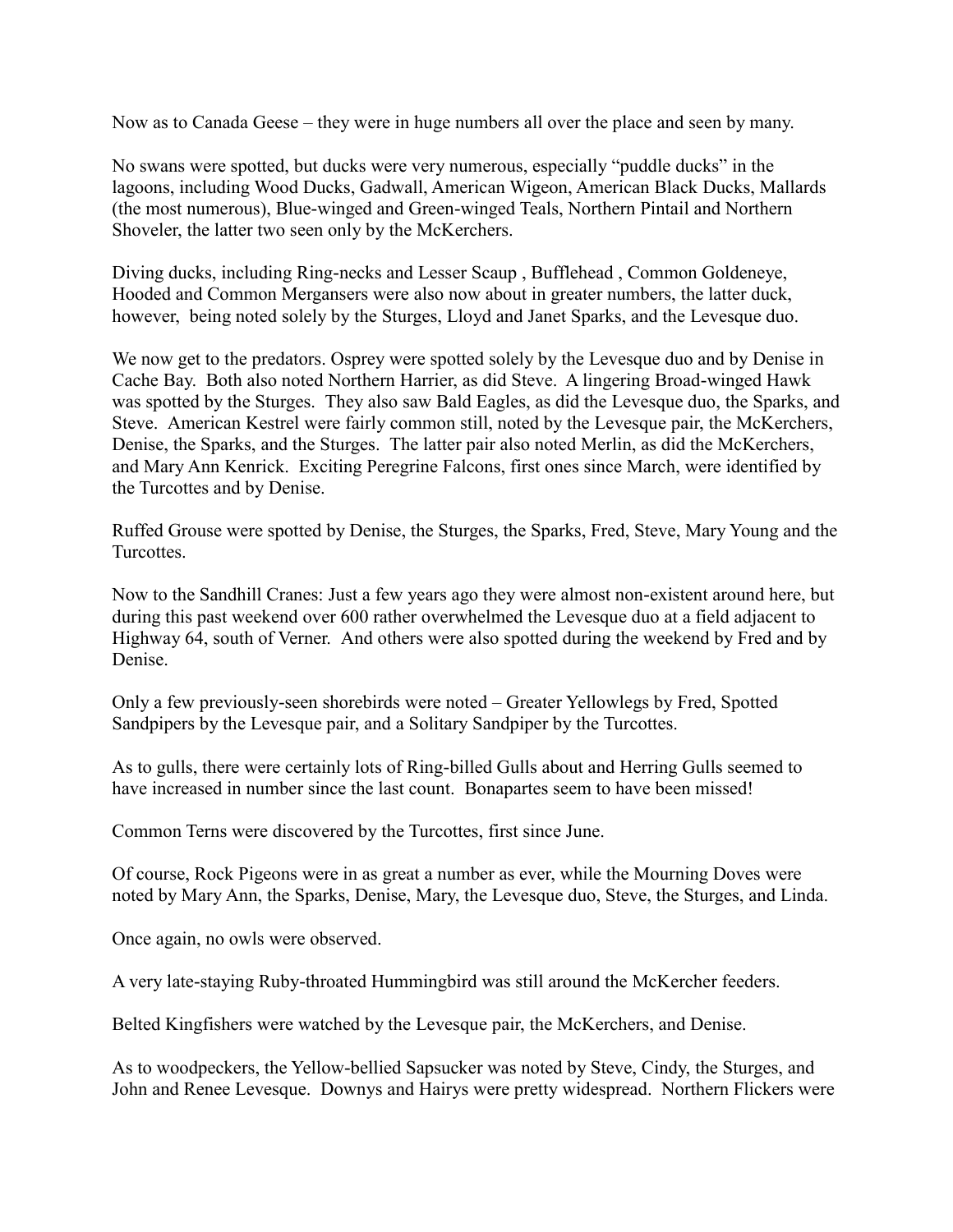seen by the Levesque pair, Mary, Denise, the Sparks, Mary Ann, and the Sturges. The latter pair were the only ones to find the Pileated Woodpecker.

There were still a few flycatchers about, notably the Eastern Phoebe, seen by Denise, the Levesque duo, the Sparks, Fred, Steve, the McKerchers and the Sturges, who also saw Eastern Wood Pewees and the Alder Flycatcher. The Turcottes spotted the Eastern Kingbird. Steve also saw the Least Flycatcher.

Amongst the vireos, there was still a Warbling, spotted by the Levesque pair, who also saw a Blue-headed and observed the Red-eyed. The latter was also noted by the McKerchers, Corinne, and Linda.

Once again no Canada Jay was located (the last one was in March). But Blue Jays were very prominent, as were American Crows. Common Ravens were noted by Fred, the Turcottes, the McKerchers, Denise, Mary, Steve, the Levesque pair, Cindy, and the Sturges.

No swallows stayed around to flit upon our list in September.

Black-capped Chickadees remained as one of our most-noted species. But Red-breasted Nuthatches were not that far behind. The White-breasted, however, was seen only by Linda, Cindy, Mary, the McKerchers, the Sparks, and the Turcottes. A Brown Creeper was found only by the Levesque pair and by the Turcottes, who also spotted the only Golden-crowned Kinglet.

Although the American Robin was still around in large bunches, spotted by many, other thrushes were few and far between. One Veery was found with two American Robins by the Levesque pair on Stillar's Side Road, west of Powassan.

Gray Catbirds were still about in smaller numbers and spotted by Mary, Steve, John, Fred, and the Levesque pair. Fred also found a Brown Thrasher, as did Steve and Mary Ann.

European Starlings did not seem to be reducing their large numbers very much, if at all.

The American Pipit was noted only by the McKerchers.

Cedar Waxwings were spotted solely by Fred and the McKerchers.

Surprisingly perhaps, some eleven other wood warbler species were discovered. The Levesque pair spotted the Tennessee, Yellow-rumped, Pine, Palm, Common Yellow-throat, and yours truly got the Wilson's. Fred observed the Ovenbird. Denise also saw Yellow-rumped, as did Linda, the McKerchers, and the Turcottes. The latter pair also spotted a Blackburnian, plus the Nashville and the Pine, also seen by the Sturges. The McKerchers also saw Nashville, plus the Palm. Common Yellow-throats were also spotted by Corinne and by the McKerchers. Cindy noted the Pine and the American Redstart, the latter also spotted by John. Steve had Yellow Warblers and Palms on his list, and Mary also had the Yellow-rumped. It seems the Palm, next to the Yellow-rumped, was the most common warbler for the month.